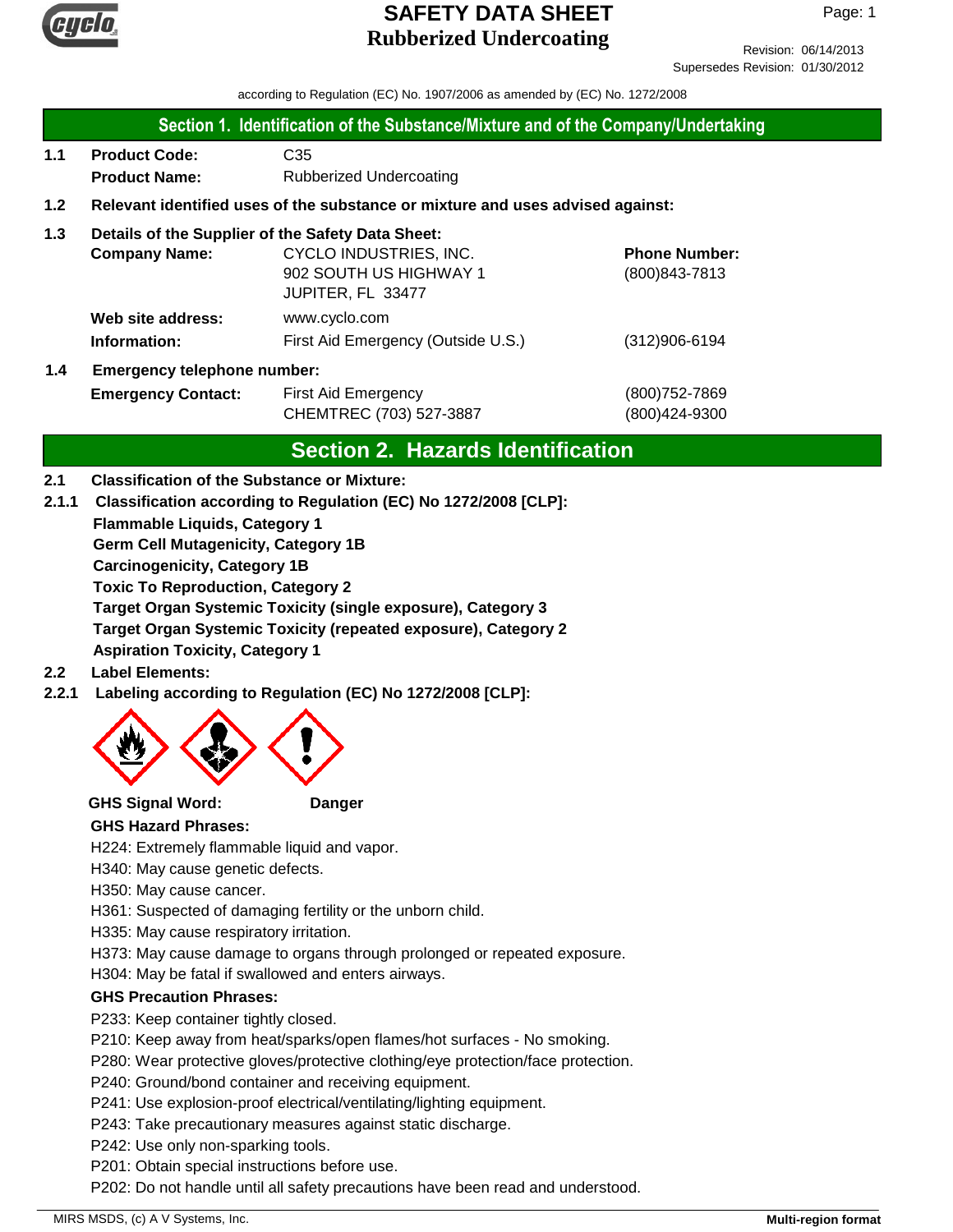

P281: Use personal protective equipment as required.

P271: Use only outdoors or in a well-ventilated area.

P261: Avoid breathing dust/fume/gas/mist/vapours/spray.

### **GHS Response Phrases:**

P370+378: In case of fire, use alcohol, foam, CO2, dry chemical or water fog to extinguish.

P303+361+353: IF ON SKIN (or hair): Remove/take off immediately all contaminated clothing. Rinse skin with water/shower.

P309+311: Call a POISON CENTER or doctor/physician if exposed or you feel unwell.

P304+340: IF INHALED: Remove victim to fresh air and keep at rest in a position comfortable for breathing. P301+310: IF SWALLOWED: Immediately call a POISON CENTER or doctor/physician.

P331: Do NOT induce vomiting.

# **GHS Storage and Disposal Phrases:**

P501: Dispose of contents/container in accordance with local/regional/national/international regulation. P403+233: Store container tightly closed in well-ventilated place.



### **2.3 Adverse Human Health**

**Effects and Symptoms:**

Persons with a history of chronic skin or respiratory disorders may be at an increased risk Generally Aggravated for worsening of their conditions from exposure to this product. **Medical Conditions By Exposure:**

# **Section 3. Composition/Information on Ingredients**

| CAS#       | Hazardous Components (Chemical Name)/<br><b>REACH Registration No.</b> | <b>Concentration</b> | EC No./<br>EC Index No.   | <b>GHS Classification</b>                                                                                                              |
|------------|------------------------------------------------------------------------|----------------------|---------------------------|----------------------------------------------------------------------------------------------------------------------------------------|
| 1317-65-3  | Calcium Carbonate                                                      | 30.0 - 35.0 %        | 215-279-6<br>NA           | Skin Corr. 2: H315<br>Eye Damage 1: H318                                                                                               |
| 68476-86-8 | Liquified petroleum gas, sweetened                                     | 15.0 -20.0 %         | 270-705-8<br>649-203-00-1 | Comp. Gas: H280<br>Flam, Gas 1: H220<br>Mutagen 1B: H340<br>Carcinogen 1B: H350                                                        |
| 108-88-3   | Toluene                                                                | 15.0 -20.0 %         | 203-625-9<br>601-021-00-3 | Flam. Liq. 2: H225<br>Asp. Toxic. 1: H304<br>Skin Corr. 2: H315<br>TOST (SE) 3: H335 H336<br>Toxic Repro. 2: H361<br>TOST (RE) 2: H373 |
| 79-20-9    | Methyl acetate (Methyl ester of acetic acid)                           | 10.0 -15.0 %         | 201-185-2<br>607-021-00-X | Flam. Liq. 2: H225<br>Eye Damage 2A: H319<br>TOST (SE) 3: H335 H336                                                                    |
| 67-64-1    | Acetone                                                                | $1.0 - 5.0 %$        | 200-662-2<br>606-001-00-8 | Flam. Liq. 2: H225<br>Eye Damage 2A: H319<br>TOST (SE) 3: H335 H336                                                                    |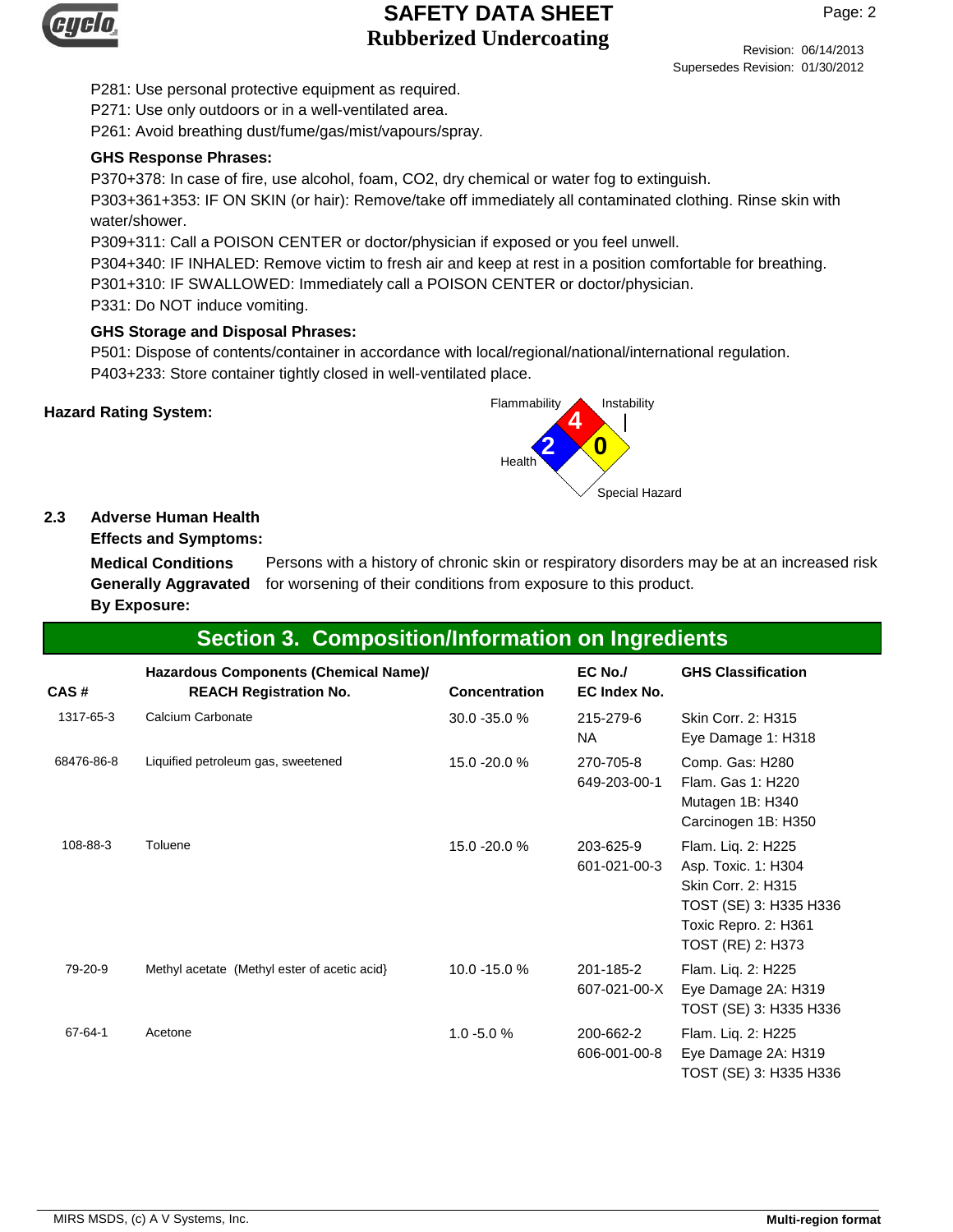

Page: 3

### **Section 4. First Aid Measures** Description of First Aidlf swallowed, do not induce vomiting. If inhaled, remove to fresh air. If not breathing, give artificial respiration. If breathing is difficult, give oxygen. In case of skin contact, wash area with soap and water. Remove contaminated clothing. Wash contaminated clothing before reuse. In case of eye contact, holding eyelids open, flush eyes with running water for 5 minutes. Remove contact lenses if wearing and flush open eyes with running water for at least 15 minutes. Call physician immediately if adverse reaction occurs. **Measures: 4.1 5.1 5.2 Section 5. Fire Fighting Measures** Flash Pt: -  $-156.00 F (-104.4 C)$  Method Used: Pensky-Marten Closed Cup Containers can build up pressure if exposed to heat (fire). As in any fire, wear self-contained breathing apparatus pressure-demand (MSHA/NIOSH approved or equivalent) and full protective gear. Water runoff can cause environmental damage. Dike and collect water used to fight fire. Keep containers and surroundings cool with water spray. Beware of vapors accumulating to form explosive concentrations. Vapors can accumulate in low areas. **Fire Fighting Instructions: Autoignition Pt:** No data. **Explosive Limits:** LEL: 1.2 UEL: 16 **Flammability Classification:** NFPA Level 3 Aerosol **Suitable Extinguishing** Alcohol, foam, CO2, dry chemical, water fog. **Media:** Vapors may form explosive mixture with air. Vapors can travel to a source of ignition and flash back. "Empty" containers retain product residue (liquid and/or vapor) and can be dangerous. Do not pressurize, cut, weld, braze, solder, drill, grind or expose such containers to heat, flame, sparks, static electricity or other sources of ignition; they may explode and cause injury or death. Contents under pressure. Containers may explode if exposed to high temperatures. **Flammable Properties and Hazards: 5.3 6.3 Section 6. Accidental Release Measures** Use recommended personal protective equipment. Absorb spill with inert material (e.g. dry sand or earth), then place in a chemical waste container. Avoid runoff into storm sewers and ditches which lead to waterways. Do not flush into surface water or sanitary sewer system. **Methods and Material For Containment and Cleaning Up: 7.1 7.2 Section 7. Handling and Storage** Wash thoroughly after handling. Ensure all equipment is electrically grounded before beginning transfer operations. Use only in well-ventilated area. Keep out of the reach of children. **Precautions To Be Taken in Handling:** Keep away from heat, sparks and flame. Keep from freezing. Keep container closed when not in use. Do not store above 120F. Do not spray into open fame or near other sources of ignition. Do not store in direct sunlight, puncture, crush or incinerate container. Store container tightly closed in well-ventilated place. **Precautions To Be Taken in Storing: Section 8. Exposure Controls/Personal Protection 8.1 Exposure Parameters:**

| CAS#      | <b>Partial Chemical Name</b> | <b>Britain EH40</b>                                                    | <b>France VL</b> | <b>Europe</b> |
|-----------|------------------------------|------------------------------------------------------------------------|------------------|---------------|
| 1317-65-3 | Calcium Carbonate            | TWA: 10 mg/m3 (Inhalable<br>dust)<br>TWA: 4 mg/m3 (Respirable<br>dust) | No data.         | No data.      |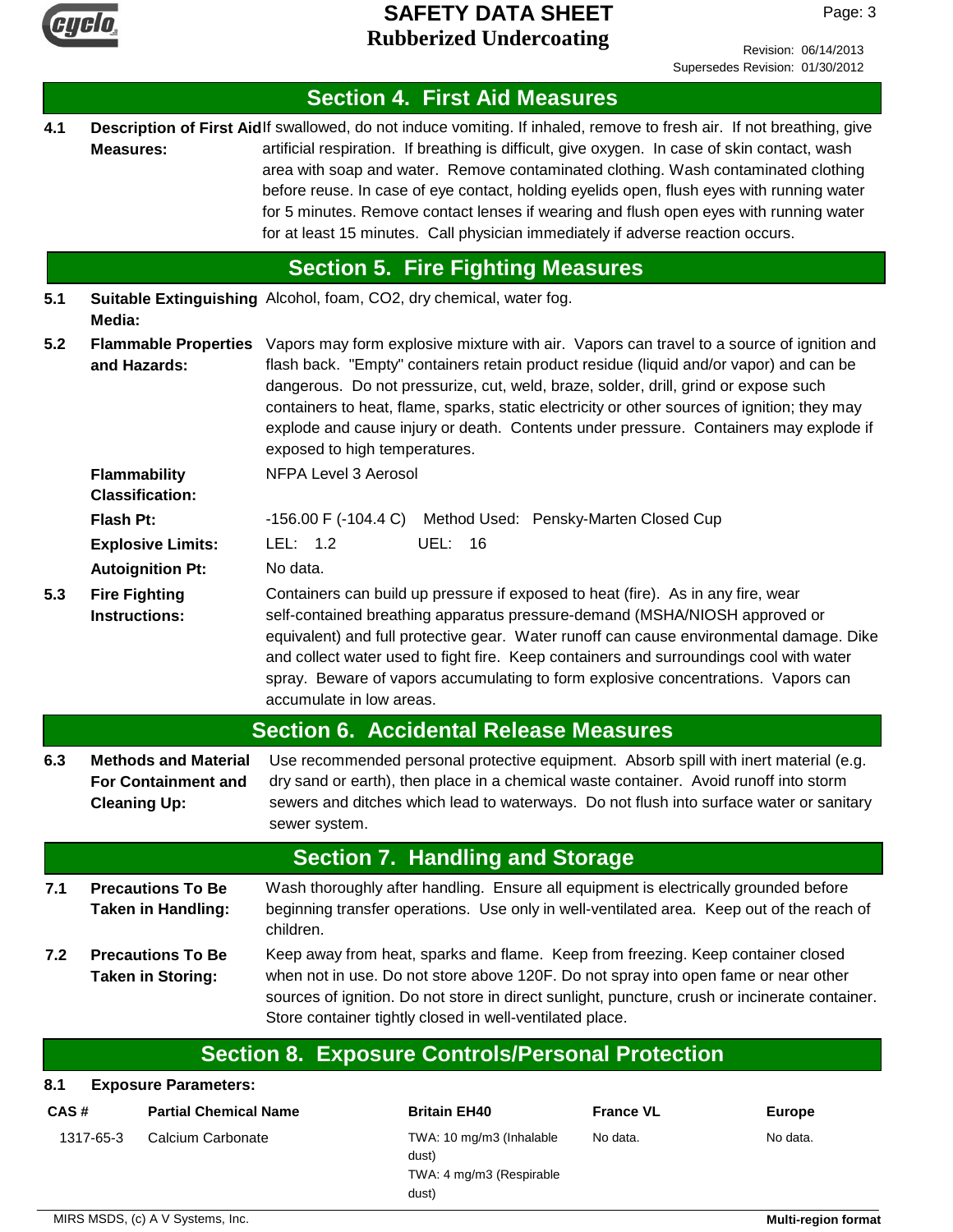

Page: 4

|            | Rubber izcu Unuci coating<br>Revision: 06/14/2013<br>Supersedes Revision: 01/30/2012 |                                                          |                                                                |                                   |  |
|------------|--------------------------------------------------------------------------------------|----------------------------------------------------------|----------------------------------------------------------------|-----------------------------------|--|
| 68476-86-8 | Liquified petroleum gas, sweetened                                                   | No data.                                                 | No data.                                                       | No data.                          |  |
| 108-88-3   | Toluene                                                                              | TWA: 191 mg/m3 (50 ppm)<br>STEL: 384 mg/m3 (100 ppm)     | TWA: 192 mg/m3 (50 ppm)<br>STEL: 384 mg/m3 (100 ppm)           | TWA: 192 mg/m3<br>STEL: 384 mg/m3 |  |
| 79-20-9    | Methyl acetate (Methyl ester of acetic<br>acid                                       | TWA: 616 mg/m3 (200 ppm)<br>STEL: 770 mg/m3 (250 ppm)    | TWA: 610 mg/m3 (200 ppm)<br>STEL: 760 mg/m3 (250 ppm)          | No data.                          |  |
| 67-64-1    | Acetone                                                                              | TWA: 1210 mg/m3 (500 ppm)<br>STEL: 3620 mg/m3 (1500 ppm) | TWA: 1210 mg/m3 (500<br>ppm)<br>STEL: 2420 mg/m3 (1000<br>ppm) | TWA: 1210 mg/m3                   |  |
| CAS#       | <b>Partial Chemical Name</b>                                                         | <b>OSHA TWA</b>                                          | <b>ACGIH TWA</b>                                               | <b>Other Limits</b>               |  |
| 1317-65-3  | Calcium Carbonate                                                                    | PEL: 15 (dust); 5 (resp.)<br>mg/m3                       | No data.                                                       | No data.                          |  |
| 68476-86-8 | Liquified petroleum gas, sweetened                                                   | No data.                                                 | No data.                                                       | No data.                          |  |
| 108-88-3   | Toluene                                                                              | PEL: 200 ppm<br>STEL: 500 ppm/(10min)<br>CEIL: 300 ppm   | TLV: $50$ ppm                                                  | No data.                          |  |
| 79-20-9    | Methyl acetate (Methyl ester of acetic<br>acid                                       | PEL: 200 ppm                                             | TLV: 200 ppm<br>STEL: 250 ppm                                  | No data.                          |  |
| 67-64-1    | Acetone                                                                              | PEL: 1000 ppm                                            | TLV: 500 ppm<br>STEL: 750 ppm                                  | No data.                          |  |

### **8.2 Exposure Controls:**

**8.2.1 Engineering Controls** Local exhaust ventilation may be necessary to control any air contaminants to withing their TLVs during the use of this product. Use explosion proof ventilation equipment. **(Ventilation etc.):**

### **8.2.2 Personal protection equipment:**

| <b>Eye Protection:</b>                      | Safety glasses with side shields or goggles.                                                                                                                                                                                                                                                                                                                                                                                                                                                                                                                                                                        |
|---------------------------------------------|---------------------------------------------------------------------------------------------------------------------------------------------------------------------------------------------------------------------------------------------------------------------------------------------------------------------------------------------------------------------------------------------------------------------------------------------------------------------------------------------------------------------------------------------------------------------------------------------------------------------|
| <b>Protective Gloves:</b>                   | Impervious gloves (e.g. Viton gloves or Teflon gloves).                                                                                                                                                                                                                                                                                                                                                                                                                                                                                                                                                             |
| <b>Other Protective</b><br><b>Clothing:</b> | Where splashing is possible, full chemically resistant protective clothing (e.g. acid suit)<br>and boots are required.                                                                                                                                                                                                                                                                                                                                                                                                                                                                                              |
|                                             | Respiratory Equipment A NIOSH/MSHA approved air purifying respirator with an organic vapor cartridge or                                                                                                                                                                                                                                                                                                                                                                                                                                                                                                             |
| (Specify Type):                             | canister may be permissible under certain circumstances where airborne concentrations<br>are expected to exceed exposure limits. Protection provided by air purifying respirators is<br>limited. Use a positive pressure air supplied respirator if there is any potential for an<br>uncontrolled release, exposure levels are not known, or any other circumstances where<br>air purifying respirators may not provide adequate protection. A respiratory protection<br>program that meets OSHA 1910.134 and ANSI Z88.2 requirements must be followed<br>whenever workplace conditions warrant a respirator's use. |
| ance Practices:                             | Work/Hygienic/Mainten Wash hands before eating. Remove contaminated clothing and wash before reuse. Use<br>only in well ventilated area. Follow all MSDS/label precautions even after container is<br>emptied because they may retain product residues. Ground and bond containers when<br>transferring material. Use spark-proof tools and explosion-proof equipment.                                                                                                                                                                                                                                              |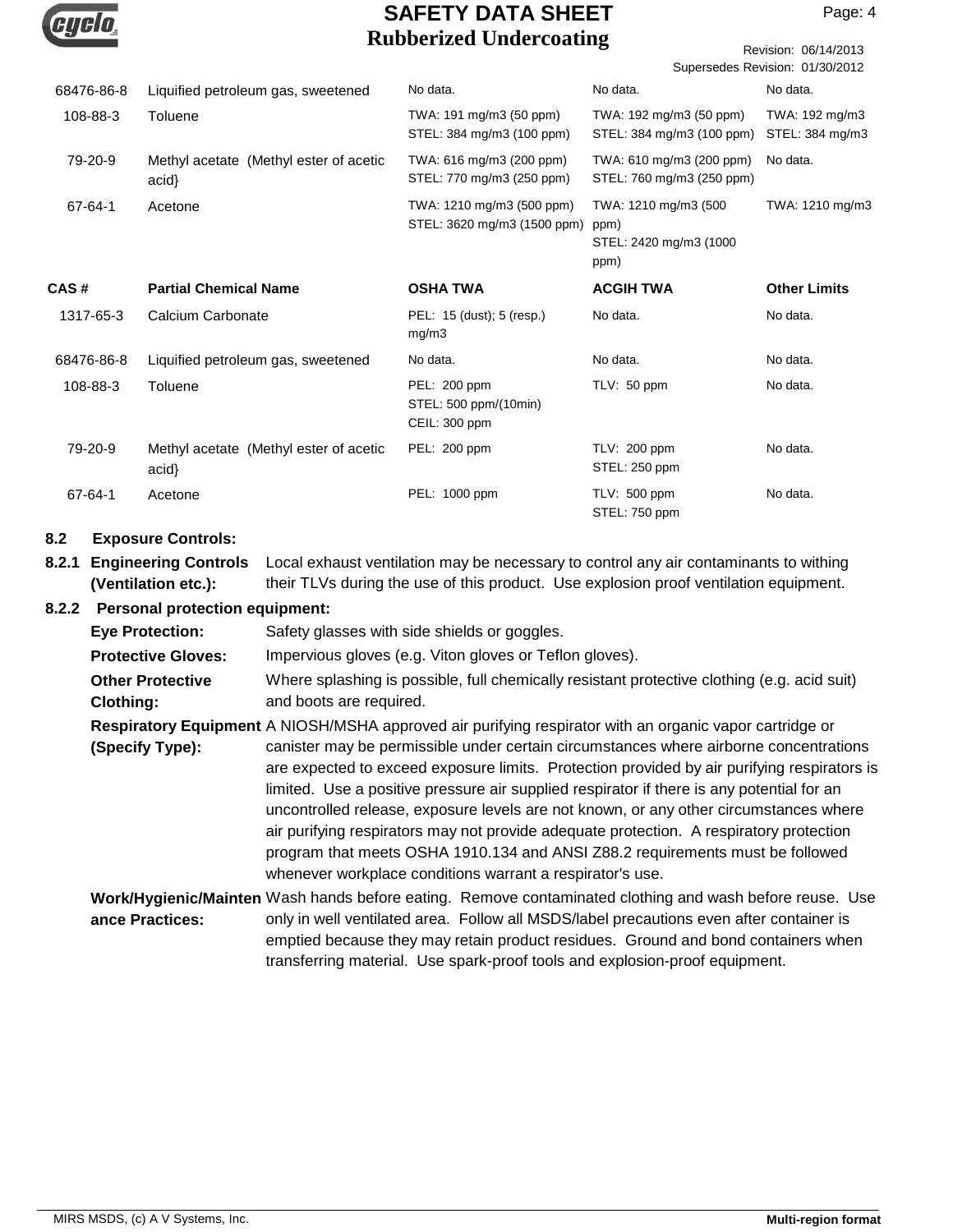

Revision: 06/14/2013 Supersedes Revision: 01/30/2012

|      | <b>Section 9. Physical and Chemical Properties</b> |                                                                                                                        |  |  |  |  |
|------|----------------------------------------------------|------------------------------------------------------------------------------------------------------------------------|--|--|--|--|
| 9.1  |                                                    | <b>Information on Basic Physical and Chemical Properties</b>                                                           |  |  |  |  |
|      | <b>Physical States:</b>                            | [ ] Gas<br>[X] Liquid<br>[ ] Solid                                                                                     |  |  |  |  |
|      | <b>Appearance and Odor:</b>                        | Black liquid with solvent odor.                                                                                        |  |  |  |  |
|      | pH:                                                | <b>NP</b>                                                                                                              |  |  |  |  |
|      | <b>Melting Point:</b>                              | No data.                                                                                                               |  |  |  |  |
|      | <b>Boiling Point:</b>                              | No data.                                                                                                               |  |  |  |  |
|      | Flash Pt:                                          | $-156.00$ F ( $-104.4$ C)<br>Method Used: Pensky-Marten Closed Cup                                                     |  |  |  |  |
|      | <b>Evaporation Rate:</b>                           | No data.                                                                                                               |  |  |  |  |
|      | <b>Explosive Limits:</b>                           | LEL: $1.2$<br>UEL:<br>16                                                                                               |  |  |  |  |
|      | Vapor Pressure (vs. Air or                         | No data.                                                                                                               |  |  |  |  |
|      | mm Hg):                                            |                                                                                                                        |  |  |  |  |
|      | Vapor Density (vs. $Air = 1$ ):                    | No data.                                                                                                               |  |  |  |  |
|      | Specific Gravity (Water = 1):                      | 1.127                                                                                                                  |  |  |  |  |
|      | <b>Solubility in Water:</b>                        | Negligible                                                                                                             |  |  |  |  |
|      | <b>Autoignition Pt:</b>                            | No data.                                                                                                               |  |  |  |  |
| 9.2  | <b>Other Information</b>                           |                                                                                                                        |  |  |  |  |
|      | <b>Percent Volatile:</b>                           | 37.55 % by weight.                                                                                                     |  |  |  |  |
|      |                                                    | <b>Section 10. Stability and Reactivity</b>                                                                            |  |  |  |  |
| 10.1 | <b>Reactivity:</b>                                 | No data available.                                                                                                     |  |  |  |  |
| 10.2 | <b>Stability:</b>                                  | Unstable [ ]<br>Stable $[X]$                                                                                           |  |  |  |  |
| 10.3 | <b>Conditions To Avoid -</b>                       | No data available.                                                                                                     |  |  |  |  |
|      | <b>Hazardous Reactions:</b>                        |                                                                                                                        |  |  |  |  |
|      | <b>Possibility of</b>                              | Will occur [ ]<br>Will not occur [X]                                                                                   |  |  |  |  |
|      | <b>Hazardous Reactions:</b>                        |                                                                                                                        |  |  |  |  |
| 10.4 |                                                    | Conditions To Avoid - Avoid open flames and high temperatures, all sources of ignition and welding arcs.               |  |  |  |  |
|      | Instability:                                       | Temperatures above 120 F.<br>May react with oxygen and strong oxidizing agents such as chlorates, nitrates, peroxides, |  |  |  |  |
| 10.5 | Incompatibility -<br><b>Materials To Avoid:</b>    | etc. Avoid contact with strong oxidizers.                                                                              |  |  |  |  |
| 10.6 | <b>Hazardous</b>                                   | Carbon monoxide, carbon dioxide, smoke, fumes.                                                                         |  |  |  |  |
|      | <b>Decomposition Or</b>                            |                                                                                                                        |  |  |  |  |
|      | <b>Byproducts:</b>                                 |                                                                                                                        |  |  |  |  |
|      |                                                    |                                                                                                                        |  |  |  |  |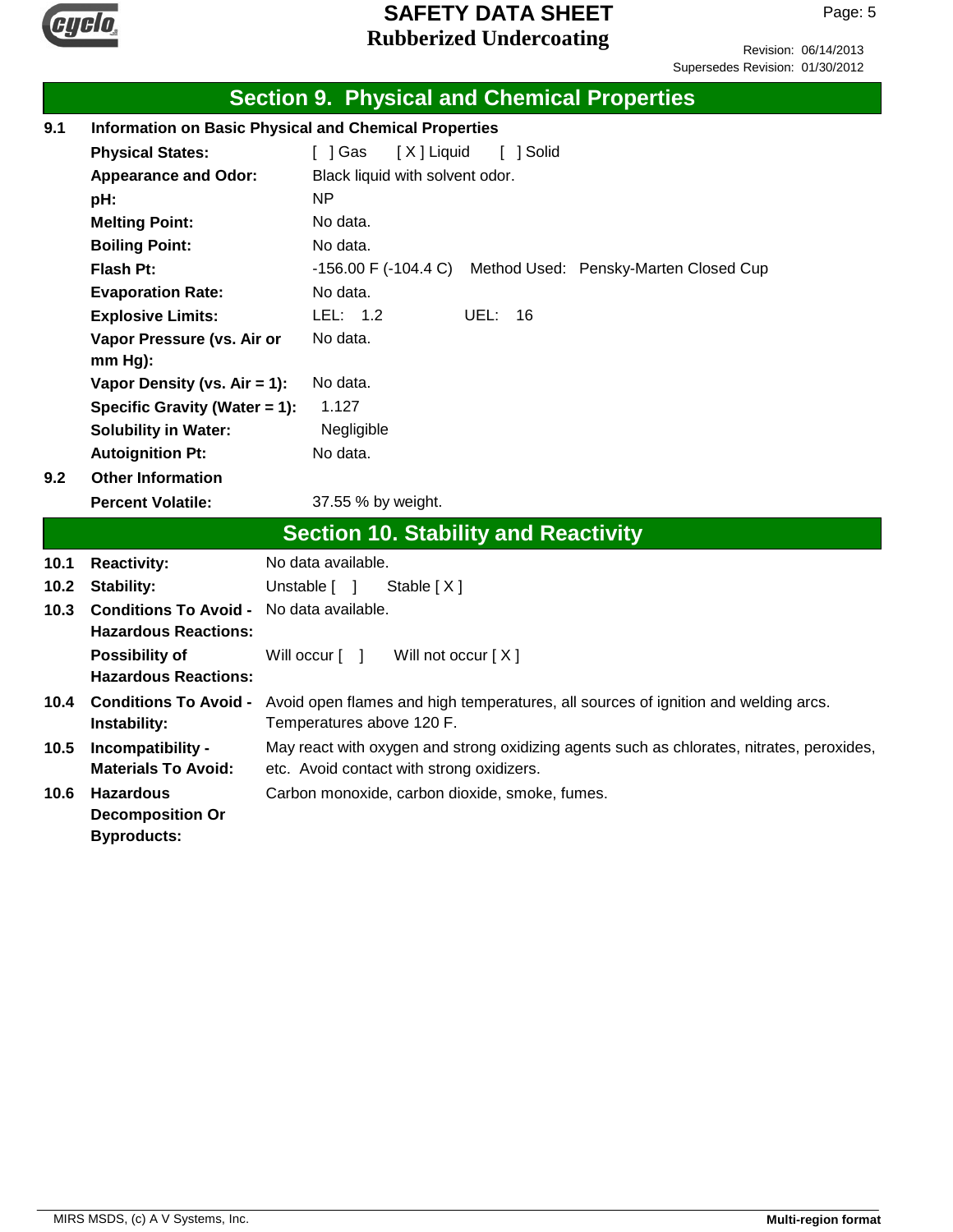

Revision: 06/14/2013 es Revision: 01/30/2012

|                                |            | <b>SAFETY DATA SHEET</b>                        |                                                                                  |            | P.          |                             |             |
|--------------------------------|------------|-------------------------------------------------|----------------------------------------------------------------------------------|------------|-------------|-----------------------------|-------------|
| <b>Rubberized Undercoating</b> |            |                                                 |                                                                                  |            |             | Revision: 06/14/            |             |
|                                |            |                                                 |                                                                                  |            |             | Supersedes Revision: 01/30/ |             |
|                                |            |                                                 | <b>Section 11. Toxicological Information</b>                                     |            |             |                             |             |
| 11.1                           |            | Information on<br><b>Toxicological Effects:</b> | No data available.                                                               |            |             |                             |             |
| CAS#                           |            |                                                 | <b>Hazardous Components (Chemical Name)</b>                                      | <b>NTP</b> | <b>IARC</b> | <b>ACGIH</b>                | <b>OSHA</b> |
|                                | 1317-65-3  | Calcium Carbonate                               |                                                                                  | n.a.       | n.a.        | n.a.                        | n.a.        |
|                                | 68476-86-8 |                                                 | Liquified petroleum gas, sweetened                                               | n.a.       | n.a.        | n.a.                        | n.a.        |
|                                | 108-88-3   | Toluene                                         |                                                                                  | n.a.       | 3           | A4                          | n.a.        |
|                                | 79-20-9    |                                                 | Methyl acetate (Methyl ester of acetic acid)                                     | n.a.       | n.a.        | n.a.                        | n.a.        |
| 67-64-1<br>Acetone             |            |                                                 |                                                                                  | n.a.       | n.a.        | A4                          | n.a.        |
|                                |            |                                                 | <b>Section 12. Ecological Information</b>                                        |            |             |                             |             |
|                                |            |                                                 | <b>Section 13. Disposal Considerations</b>                                       |            |             |                             |             |
| 13.1                           | Method:    | <b>Waste Disposal</b>                           | Disposal should be made in accordance with federal, state and local regulations. |            |             |                             |             |
|                                |            |                                                 | <b>Section 14. Transport Information</b>                                         |            |             |                             |             |
| 14.1                           |            | <b>LAND TRANSPORT (US DOT):</b>                 |                                                                                  |            |             |                             |             |

### **DOT Proper Shipping Name:** Consumer Commodity **14.1 LAND TR.**

| <b>DOT Proper Shipping Name:</b> Consumer Commodity |       |       |  |
|-----------------------------------------------------|-------|-------|--|
| <b>DOT Hazard Class:</b>                            | ORM-D | ORM-D |  |
| <b>UN/NA Number:</b>                                |       |       |  |

# **14.1 LAND TRANSPORT (European ADR/RID):**

| <b>ADR/RID Shipping Name:</b>               | Aerosols, Flammable, 2.1, Ltd Qty |                             |     |
|---------------------------------------------|-----------------------------------|-----------------------------|-----|
| <b>UN Number:</b>                           | 1950                              |                             |     |
| <b>Hazard Class:</b>                        | N.A.                              | <b>ADR Classification:</b>  | 2.1 |
| <b>MARINE TRANSPORT (IMDG/IMO):</b><br>14.2 |                                   |                             |     |
| <b>IMDG/IMO Shipping Name:</b>              | Aerosols, Ltd. Qty.               |                             |     |
| <b>UN Number:</b>                           | 1950                              | <b>Packing Group:</b>       |     |
| <b>Hazard Class:</b>                        | N.A.                              | <b>IMDG Classification:</b> | 2.1 |

# **14.3 AIR TRANSPORT (ICAO/IATA):**

| <b>ICAO/IATA Shipping Name:</b> | Aerosols, Flammable, 2.1, Ltd Qty |                             |     |
|---------------------------------|-----------------------------------|-----------------------------|-----|
| UN Number:                      | 1950                              |                             |     |
| <b>Hazard Class:</b>            | N.A.                              | <b>IATA Classification:</b> | 2.1 |

| N.A. | <b>IATA Classification:</b>               |
|------|-------------------------------------------|
|      | <b>Section 15. Regulatory Information</b> |

**Marine Pollutant:** No

# **EPA SARA (Superfund Amendments and Reauthorization Act of 1986) Lists**

| CAS#       | <b>Hazardous Components (Chemical Name)</b>  | S. 302 (EHS) | S. 304 RQ          | S. 313 (TRI) |
|------------|----------------------------------------------|--------------|--------------------|--------------|
| 1317-65-3  | Calcium Carbonate                            | No.          | No                 | No.          |
| 68476-86-8 | Liquified petroleum gas, sweetened           | No           | No                 | <b>No</b>    |
| 108-88-3   | Toluene                                      | No           | Yes 1000 LB        | Yes          |
| 79-20-9    | Methyl acetate (Methyl ester of acetic acid) | No           | No                 | No.          |
| 67-64-1    | Acetone                                      | No           | <b>Yes 5000 LB</b> | No.          |